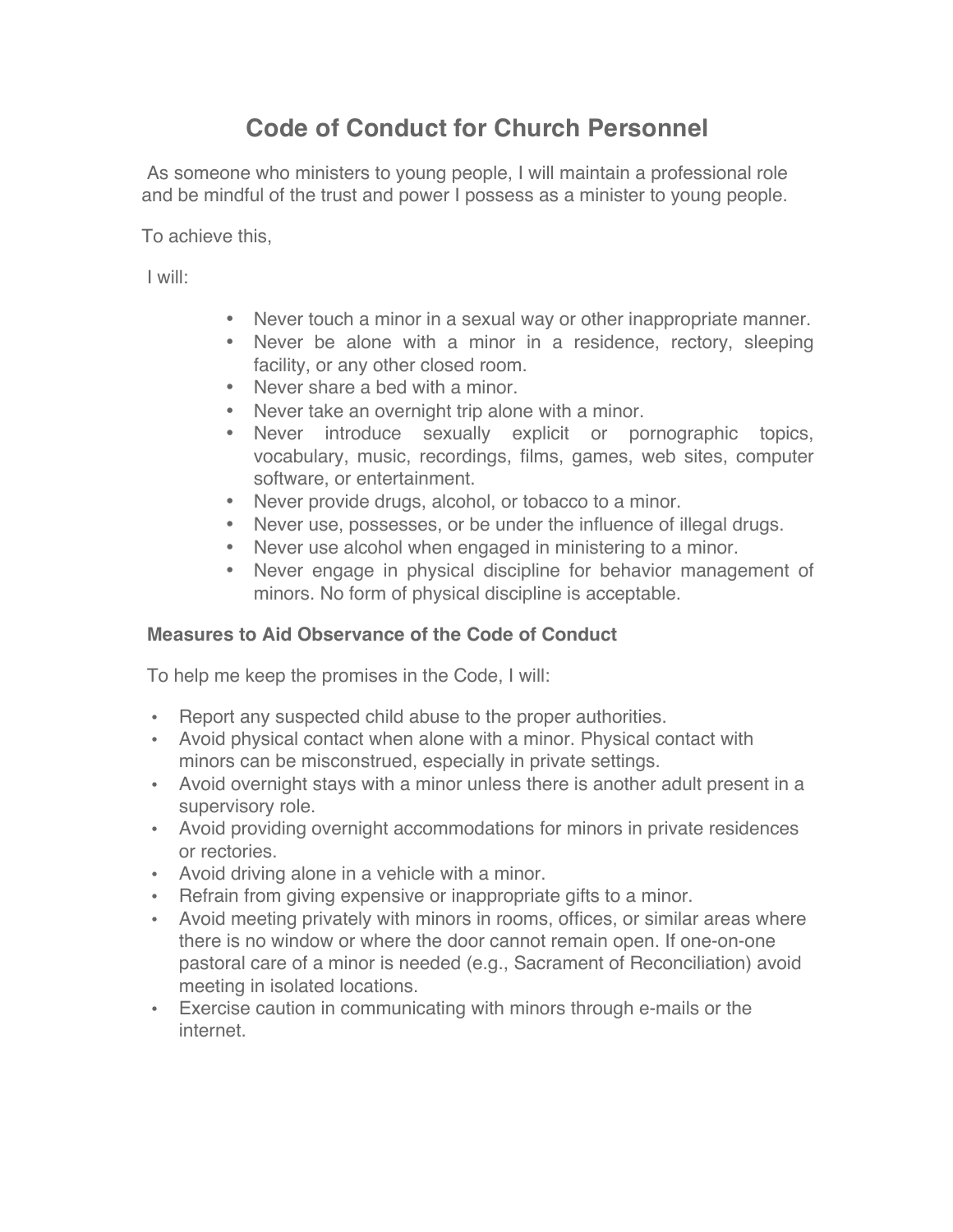- Only share work/ministry related e-mail addresses with minors. Do not participate in chat rooms with minors.
- Ensure that all activities (extra-curricular, catechetical, youth ministry, scouting, athletics, etc.) for which you are responsible have been approved in advance by the appropriate administrator.
- Have an adequate number of adults present at events. A minimum of two adults in supervisory roles must always be present during activities for minors.
- Release young people only to parents or guardians, unless the parent or guardian has provided permission allowing release to another adult.
- Avoid taking minors away from the parish, school, or agency for field trips, etc. without another adult present in a supervisory role. Obtain written parental permission before such activities. Permission slips should include the type, locations, dates, and times of the activity and emergency contact numbers.

# **Practical Suggestions**

These are some practical suggestions for identifying permissible and impermissible conduct.

## **Conduct that May Be Permissible**

Appropriate affection between Church personnel and minors constitutes a positive part of Church life and ministry. Nonetheless, any touching can be misunderstood and must be considered with great discretion. Depending on the circumstances, the following forms of affection are customarily (but not always) regarded as appropriate.

- Verbal praise.
- Handshakes.
- "High-fives" and hand slapping.
- Pats on the shoulder or back.
- Hugs.
- Holding hands while walking with small children.
- Sitting beside small children.
- Kneeling or bending down for hugs with small children.
- Holding hands during prayer.
- Pats on the head when culturally appropriate.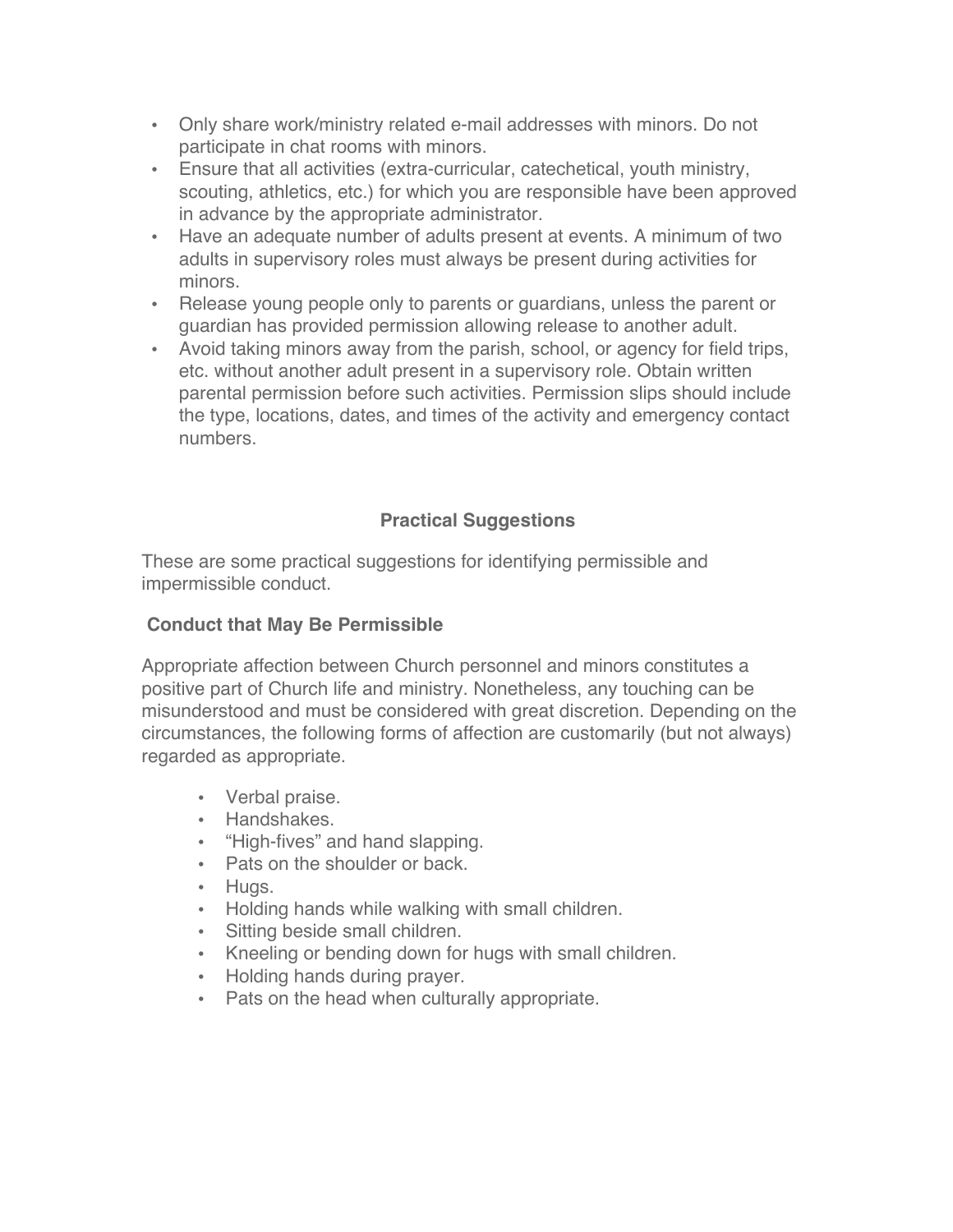### **Conduct that is Not Permissible**

Some forms of physical affection have been used by adults to initiate inappropriate contact with minors. In order to maintain the safest possible environment for minors, the following are examples of affection that are **not** to be used:

- Inappropriate or lengthy embraces.
- Kisses on the mouth.
- Holding minors over four years old on the lap.
- Touching buttocks, chests or genital areas.
- Showing affection in isolated areas such as bedrooms, closets, staffonly areas or other private rooms.
- Touching knees or legs of minors.
- Wrestling with minors.
- Tickling minors.
- Piggyback rides.
- Any type of massage given by minor to adult.
- Any type of massage given by adult to minor.
- Any form of unwanted affection.
- Compliments that relate to physique or body development.